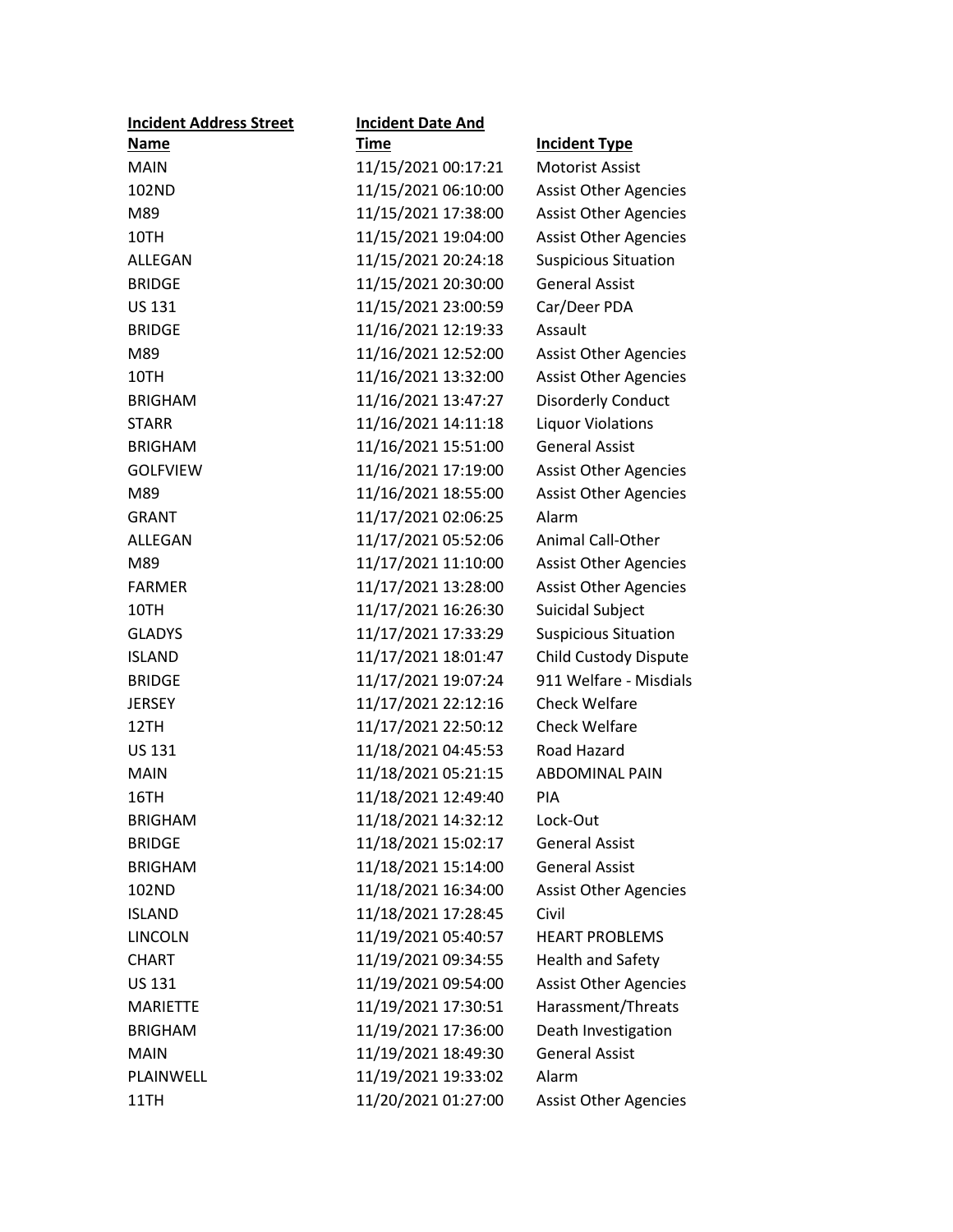| <b>MAIN</b>          | 11/20/2021 09:11:44 | <b>UDAA</b>                    |
|----------------------|---------------------|--------------------------------|
| ALLEGAN              | 11/20/2021 09:54:20 | <b>Disorderly Conduct</b>      |
| <b>HILL</b>          | 11/20/2021 10:37:06 | Ambulance                      |
| <b>WEDGEWOOD</b>     | 11/20/2021 11:26:44 | Conservation                   |
| ALLEGAN              | 11/20/2021 17:52:00 | <b>Assist Other Agencies</b>   |
| <b>OAKS CROSSING</b> | 11/20/2021 22:36:25 | <b>Assist Other Agencies</b>   |
| <b>US 131</b>        | 11/21/2021 02:18:15 | Car/Deer PDA                   |
| <b>CROSS OAKS</b>    | 11/21/2021 03:58:00 | <b>Assist Other Agencies</b>   |
| <b>US 131</b>        | 11/21/2021 12:44:45 | <b>PDA</b>                     |
| <b>BRIGHAM</b>       | 11/21/2021 14:04:38 | Ambulance                      |
| <b>BRIDGE</b>        | 11/21/2021 14:55:21 | Suicidal Subject               |
| 12TH                 | 11/21/2021 16:55:03 | Larceny                        |
| <b>ISLAND</b>        | 11/21/2021 18:42:22 | PIA                            |
| <b>NAOMI</b>         | 11/22/2021 00:01:28 | MDOP-29000                     |
| SHERWOOD             | 11/22/2021 00:48:15 | <b>Breaking &amp; Entering</b> |
| 12TH                 | 11/22/2021 06:57:04 | <b>Check Welfare</b>           |
| <b>MAIN</b>          | 11/22/2021 12:39:07 | <b>Suspicious Situation</b>    |
| <b>BRIGHAM</b>       | 11/22/2021 12:40:00 | <b>General Assist</b>          |
| <b>US 131</b>        | 11/22/2021 12:53:29 | <b>General Assist</b>          |
| 214 MORRELL          | 11/22/2021 13:43:22 | MDOP-29000                     |
| <b>CHART</b>         | 11/22/2021 14:15:03 | MDOP-29000                     |
| ALLEGAN              | 11/22/2021 15:41:24 | Domestic Assault               |
| <b>ISLAND</b>        | 11/22/2021 17:24:24 | Civil                          |
| <b>ROBIN</b>         | 11/22/2021 18:12:39 | CONVULSIONS/SEIZURES           |
| M89                  | 11/23/2021 07:09:00 | <b>Assist Other Agencies</b>   |
| <b>CURT</b>          | 11/23/2021 13:13:55 | Larceny                        |
| M89                  | 11/23/2021 19:44:00 | <b>Assist Other Agencies</b>   |
| <b>BRIDGE</b>        | 11/23/2021 20:23:16 | No Ops                         |
| <b>MICHIGAN</b>      | 11/24/2021 07:48:39 | Ambulance                      |
| ALLEGAN              | 11/24/2021 09:51:00 | 911 Welfare - Misdials         |
| <b>UNION</b>         | 11/24/2021 10:04:14 | <b>Check Welfare</b>           |
| <b>HILL</b>          | 11/24/2021 10:22:47 | Fraud                          |
| <b>CUSHMAN</b>       | 11/24/2021 11:49:54 | <b>Check Welfare</b>           |
| <b>BRIGHAM</b>       | 11/24/2021 12:49:00 | <b>General Assist</b>          |
| <b>STARR</b>         | 11/24/2021 13:01:48 | Fire Alarm                     |
| ALLEGAN              | 11/24/2021 14:37:09 | 911 Welfare - Misdials         |
| PLAINWELL            | 11/24/2021 17:41:27 | <b>Check Welfare</b>           |
| <b>BRIDGE</b>        | 11/25/2021 01:16:54 | <b>General Assist</b>          |
| <b>BRIGHAM</b>       | 11/25/2021 07:55:38 | <b>Misc</b>                    |
| <b>HILL</b>          | 11/25/2021 09:57:45 | Fire Alarm                     |
| <b>BRIGHAM</b>       | 11/25/2021 10:22:39 | <b>STROKE</b>                  |
| <b>LESA</b>          | 11/25/2021 10:45:00 | <b>FALLS</b>                   |
| <b>BRIDGE</b>        | 11/25/2021 20:31:02 | Assault                        |